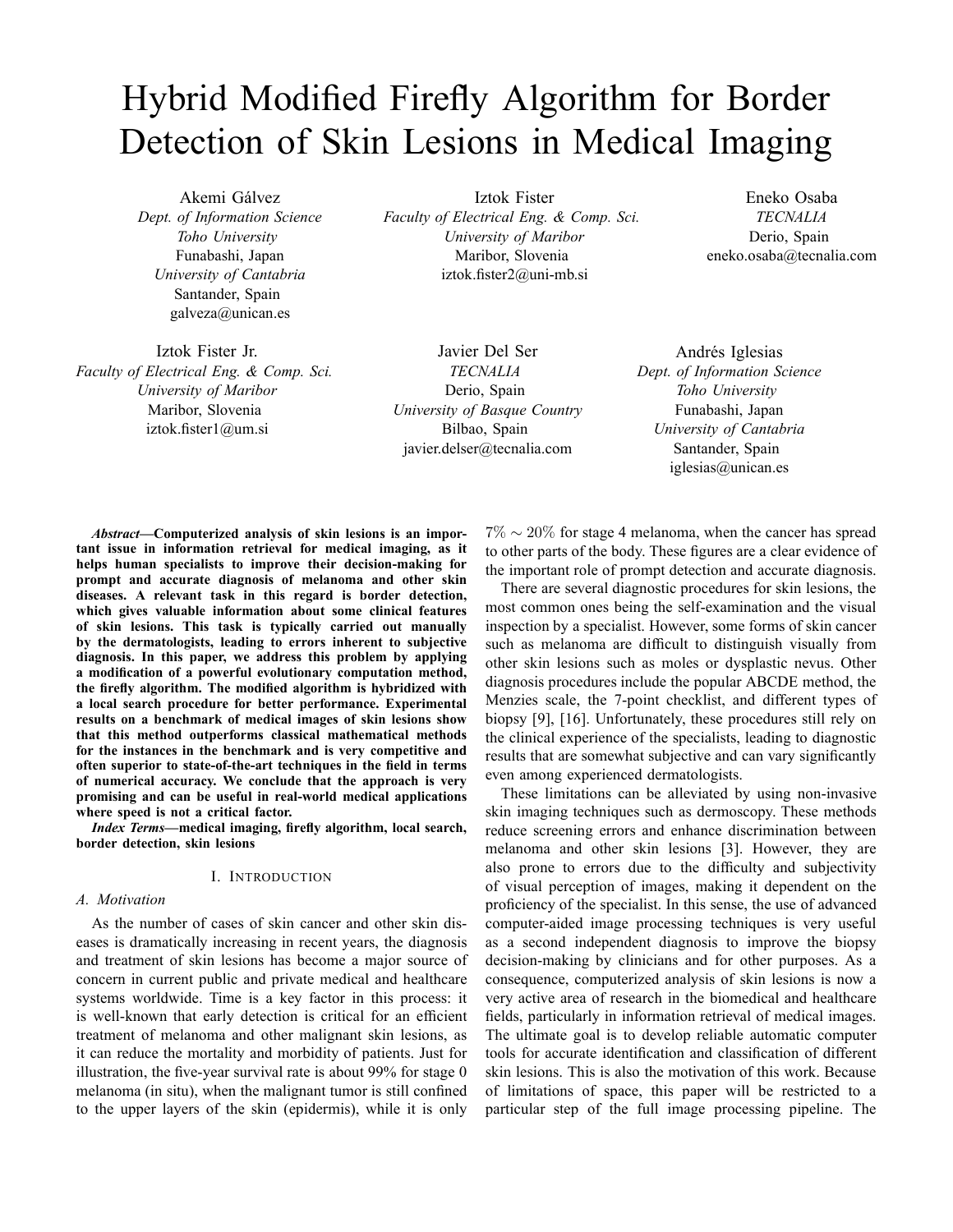interested readers are kindly referred to [13], [17] for two interesting reviews on techniques and algorithms for general computer-aided diagnosis of pigmented skin lesions covering all steps in detail.

#### *B. Image Segmentation and Border Detection*

The standard approach in automatic medical image processing of skin lesions consists of three stages: 1) image segmentation; 2) feature extraction and feature selection; and 3) lesion classification. Image segmentation aims to identify the ROI (region of interest) of the skin lesion and separate it from the background. The segmentation stage is very important, not only because it is the starting point for the whole process but also because it affects the accuracy of the subsequent steps. Popular segmentation approaches include thresholding methods [5], [10], edge-based methods [2], clustering methods [19], [24], level set methods [15] and active contours [14], among others.

An important task in image segmentation is border detection, i.e., the determination of the boundary between the skin lesion and the surrounding healthy skin areas. This is a valuable input for diagnosis, as the lesion border gives information about some clinical features (for instance, irregular borders are a good indicator of possible malignant tumors). Usually, the border detection is performed manually by the dermatologists, leading to a border polyline obtained by joining consecutive feature points (acquired by visual inspection) through straight segments. This output does not represent well the real process, as the border of skin lesions rarely happens to be piecewise linear. In addition, interpolation schemes that enforces the border to pass through *all* feature points are typically affected by artifacts inherent to manual processes, such as outliers and noise in data. Under such conditions, approximation schemes (that only require the border to pass *near* the feature points) are better suited for this problem. Furthermore, approximation schemes are more advantageous in terms of accuracy, computer memory, and data storage capacity, as the border can be accurately described by a few tens of parameters even for very large collections of feature points. This is the problem addressed in this paper, explained in detail in Section II.

## *C. Structure of this Paper*

This paper is organized as follows: Section II describes the problem to be solved, which is formulated as a continuous nonlinear optimization problem. Then, Section III describes the firefly algorithm, the evolutionary computation approach used in this work. The methodology proposed in this paper is described in detail in Section IV. Section V reports our experimental results. A comparative analysis of our method with other alternatives in the field is also discussed in that section. The paper closes with the main conclusions and some ideas for future work in the field.

#### II. PROBLEM TO BE SOLVED

In this paper we assume that we are provided with a collection of feature points  $\{\boldsymbol{\Delta}_{\eta}\}_{\eta=1,\dots,\zeta}$  in  $\mathbb{R}^2$  obtained by a trained dermatologist from given medical images. These feature points  ${\{\Delta_n\}}$  define a border between a skin lesion and the skin background,s enclosing the ROI containing the skin lesion for diagnosis. We seek to compute a model function  $\Phi(\xi)$  defined on a finite interval domain  $[\nu_1, \nu_2]$  and approximating the data points better in the least-squares sense. Note that in this paper vectors are denoted in bold. This approximation scheme is generally more suitable for border detection by using a smooth mathematical equation than a polyline connecting the feature points through simple straight lines. We assume that  $\Phi(\xi)$  can be mathematically represented as a linear combination of the so-called blending functions:

$$
\Phi(\xi) = \sum_{\alpha=0}^{\delta} \Theta_{\alpha} \psi_{\alpha}(\xi) \qquad \xi \in [\nu_1, \nu_2]. \qquad (1)
$$

The family of blending functions  $\{\psi_{\alpha}(\xi)\}_{\alpha}$  in Eq. (1) is assumed to be linearly independent and form a basis of the vector space of functions of degree up to  $\delta$  on  $[\nu_1, \nu_2]$ . In this paper we consider the case in which all functions  $\{\psi_{\alpha}(\xi)\}_{\alpha}$  have their support on the whole domain  $[\nu_1, \nu_2]$  (these functions are usually referred to as global-support functions). In practical terms, this means that the blending functions provide a global control of the shape of the approximating curve. Without loss of generality, we can assume that  $[\nu_1, \nu_2]$  is the unit interval  $[0, 1]$ . Then, we consider the case of blending functions given by:

$$
\psi_{\alpha}(\xi) = \binom{\delta}{\alpha} \xi^{\alpha} (1 - \xi)^{\delta - \alpha} \tag{2}
$$

which is usually called the Bernstein polynomial basis. Our goal is to obtain the global-support approximating curve that best fits these data points while keeping the number of degrees of freedom as low as possible. This leads to a difficult minimization problem involving two different (and competing) factors: the fitting error at the data points, and the number of free parameters of the model function. In this paper, the fitting error is given by the weighted least-squares functional:

$$
\mathcal{E} = \sum_{\eta=1}^{\zeta} \Omega_{\eta} \left[ \Delta_{\eta} - \sum_{\alpha=0}^{\delta} \Theta_{\alpha} \psi_{\alpha}(\rho_{\eta}) \right]^{2} \tag{3}
$$

where we need a parameter value  $\rho_{\eta}$  to be associated with each data point  $\Delta_n$ . Since this functional does not consider the number of data points, we also consider the RMSE (rootmean-square error) of functional  $\mathcal{E}$ , given by:

$$
RMSE(\mathcal{E}) = \sqrt{\frac{\mathcal{E}}{\zeta}}
$$
 (4)

The number of free parameters is computed by following a Bayesian approach (see [20] for further details). Therefore,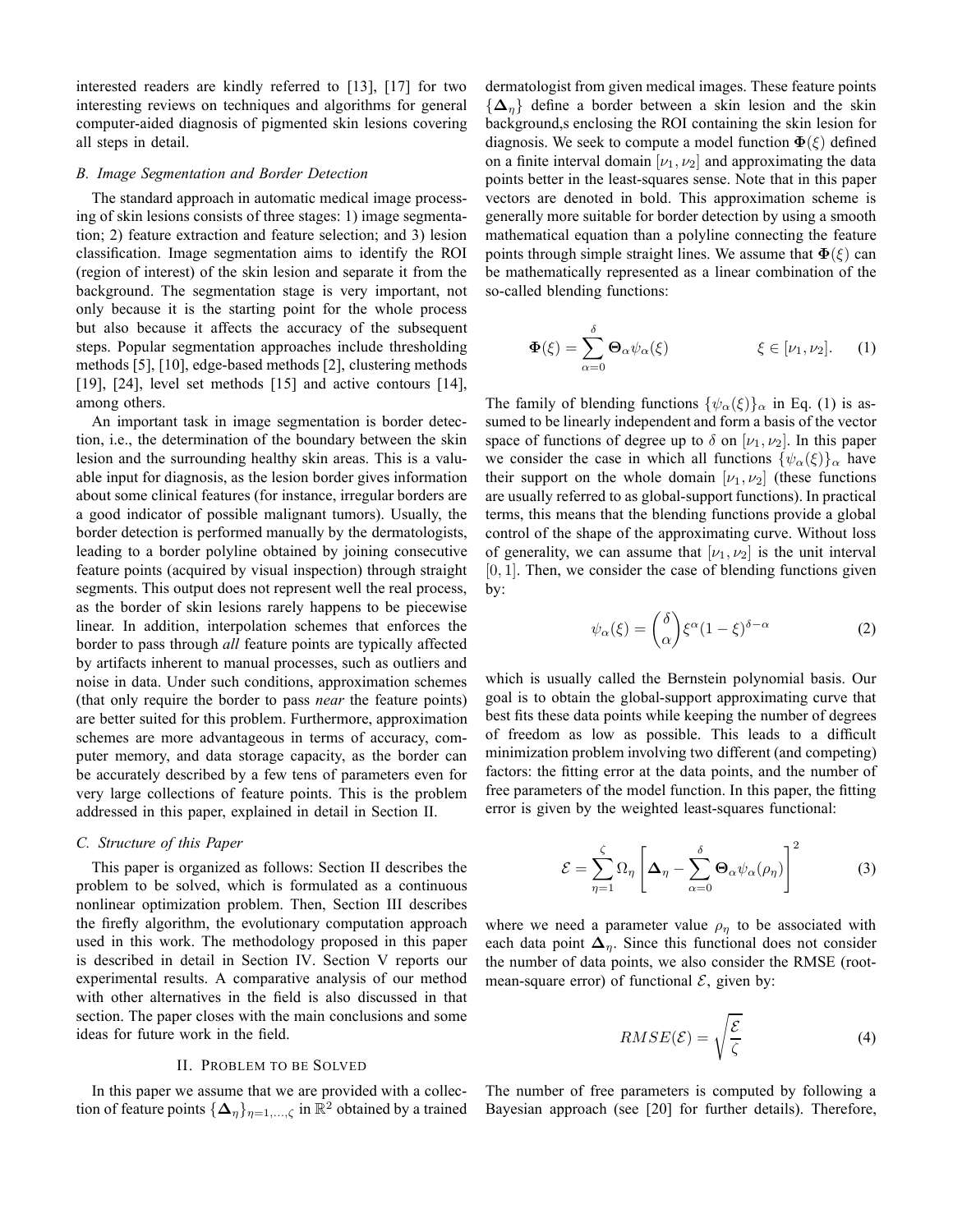our optimization problem consists of minimizing the following weighted Bayesian energy functional  $\mathcal{L}$ :

$$
\mathcal{L} = \frac{\zeta}{2} \log \left( \sum_{\eta=1}^{\zeta} \Omega_{\eta} \left[ \Delta_{\eta} - \sum_{\alpha=0}^{\delta} \Theta_{\alpha} \psi_{\alpha}(\rho_{\eta}) \right]^{2} \right) + \frac{\zeta \cdot \mu}{2} \left( \frac{2\delta - 1}{2} \right) \log(\zeta).
$$
\n(5)

Eq. (5) is comprised of two terms: the first one computes the fitting error to the data points, while the second one plays the role of a penalty term in order to reduce the degrees of freedom of the model. The penalty term also includes a real positive multiplicative factor  $\mu$  used to modulate how much this term will affect the whole energy functional.

Considering the vectors  $\Xi_{\alpha} = (\psi_{\alpha}(\rho_1), \dots, \psi_{\alpha}(\rho_{\zeta}))^T$ , with  $\alpha = 0, \ldots, \delta$ , where  $(.)^T$  means transposition,  $\Xi$  =  $(\Xi_0,\ldots,\Xi_\delta), \Delta = (\Delta_1,\ldots,\Delta_\zeta), \Omega = (\Omega_1,\ldots,\Omega_\zeta),$  and  $\Theta = (\Theta_1, \dots, \Theta_\delta)^T$ , Eq. (5) can be written in matricial form as:

$$
\mathcal{L} = \Omega \cdot \Delta^T \cdot \Delta - \Omega \cdot \Theta^T \cdot \Xi^T \cdot \Delta - \Omega \cdot \Delta^T \cdot \Xi \cdot \Theta + \Omega \cdot \Theta^T \cdot \Xi^T \cdot \Xi \cdot \Theta.
$$
\n(6)

Minimization of  $\mathcal L$  requires to differentiate Eq. (6) with respect to Θ, and making it equal to zero to satisfy the first-order conditions. This leads to the following system of equations (called the *normal equations*):

$$
\Xi^T \cdot \Xi \cdot \Theta = \Xi^T \cdot \Delta \tag{7}
$$

which can be compacted as:

$$
M.\,\Theta = \mathcal{R} \tag{8}
$$

with  $M = \Xi^T \Xi$  being a square matrix, and  $\mathcal{R} = \Xi^T \Delta$ . If known values are assigned to the  $\rho_{\eta}$ , Eq. (8) is a classical linear least-squares minimization that can readily be solved by standard numerical techniques [6]. But if the  $\rho_{\eta}$  are free variables, the problem becomes more difficult. Since the blending functions  $\psi_{\alpha}(\xi)$  are nonlinear in  $\rho$ , it is a nonlinear continuous optimization problem. It is also a multimodal problem, since there might be arguably more than one data parameterization vector leading to the optimal solution. As a conclusion, solving the parameterization problem leads to a difficult multimodal, multivariate, continuous, nonlinear optimization problem. This problem cannot be solved by using classical mathematical optimization techniques. In this paper, we will address this optimization problem by using the firefly algorithm, a powerful evolutionary computation method that has already been used for data fitting optimization in some previous works [11], [12]. In particular, we consider a hybrid approach based on some modifications of the original firefly algorithm and its subsequent combination with a local search method. These algorithms are described in detail in next section.

#### III. THE FIREFLY ALGORITHM

The *firefly algorithm* (FFA) is a bio-inspired evolutionary computation algorithm introduced in 2008 to solve optimization problems [22], [23]. The algorithm is a computational metaphor inspired by the social flashing behavior of fireflies in nature. The basic components of the method are the variation of light intensity and the concept of attractiveness, assumed to be proportional to the brightness, associated in turn with the objective function of the given optimization problem.

## *A. Original Firefly Algorithm*

The original firefly algorithm is based on three particular idealized rules, which account for some of the major flashing characteristics of real fireflies [22]. They are:

- 1) All fireflies are unisex, so that one firefly will be attracted to other fireflies regardless of their sex;
- 2) The degree of attractiveness of a firefly is proportional to its brightness, which decreases as the distance from the other firefly increases due to the fact that the air absorbs light. For any two flashing fireflies, the less brighter one will move towards the brighter one. If there is not a brighter firefly, it will then move randomly;
- 3) The brightness or light intensity of a firefly is determined by the value of the objective function of a given problem. For instance, light intensity can simply be proportional to the value of the objective function of optimization problems.

The distance between any two fireflies  $i$  and  $j$ , at positions  $s_i$  and  $s_j$  at time instance t, respectively, can be defined as a Cartesian or Euclidean distance as follows:

$$
r_{ij}^t = ||\mathbf{s}_i^t - \mathbf{s}_j^t|| = \sqrt{\sum_{k=1}^d (s_{i,k}^t - s_{j,k}^t)^2}
$$
(9)

where  $s_{i,k}^t$  is the k-th component of the spatial coordinate  $s_i^t$ of the *i*-th firefly and  $d$  is the number of dimensions.

In the firefly algorithm, the attractiveness function of a firefly j might be any monotonically decreasing function of the distance between the  $i$  firely and the chosen  $j$  firefly. For instance, the exponential function:

$$
\beta = \beta_0 e^{-\gamma (r_{ij}^t)^2} \tag{10}
$$

where  $r_{ij}^t$  is the distance defined as in Eq. (9),  $\beta_0$  is the initial attractiveness at  $t = 0$ , and  $\gamma$  is an absorption coefficient at the source that controls the decrease of the light intensity.

The movement of a firefly i at time  $t + 1$  which is attracted by a more attractive (i.e., brighter) firefly  $i$  is governed by the following evolution equation:

$$
\mathbf{s}_{i}^{t+1} = \mathbf{s}_{i}^{t} + \beta_{0} e^{-\gamma (r_{ij}^{t})^{2}} (\mathbf{s}_{j}^{t} - \mathbf{s}_{i}^{t}) + \upsilon \left(\sigma - \frac{1}{2}\right)
$$
 (11)

where the first term on the right-hand side is the current position of the firefly, the second term accounts for the attractiveness of the firefly to light intensity seen by other fireflies, and the third term is used for the random movement of a firefly in case there is not a brighter one. The coefficient  $ν$  is a randomization parameter, while  $σ$  is a random number uniformly distributed on the interval [0, 1].

Algorithm 1 shows the pseudocode of the original firefly algorithm. The method considers an initial population  $\mathcal{P}^0$  of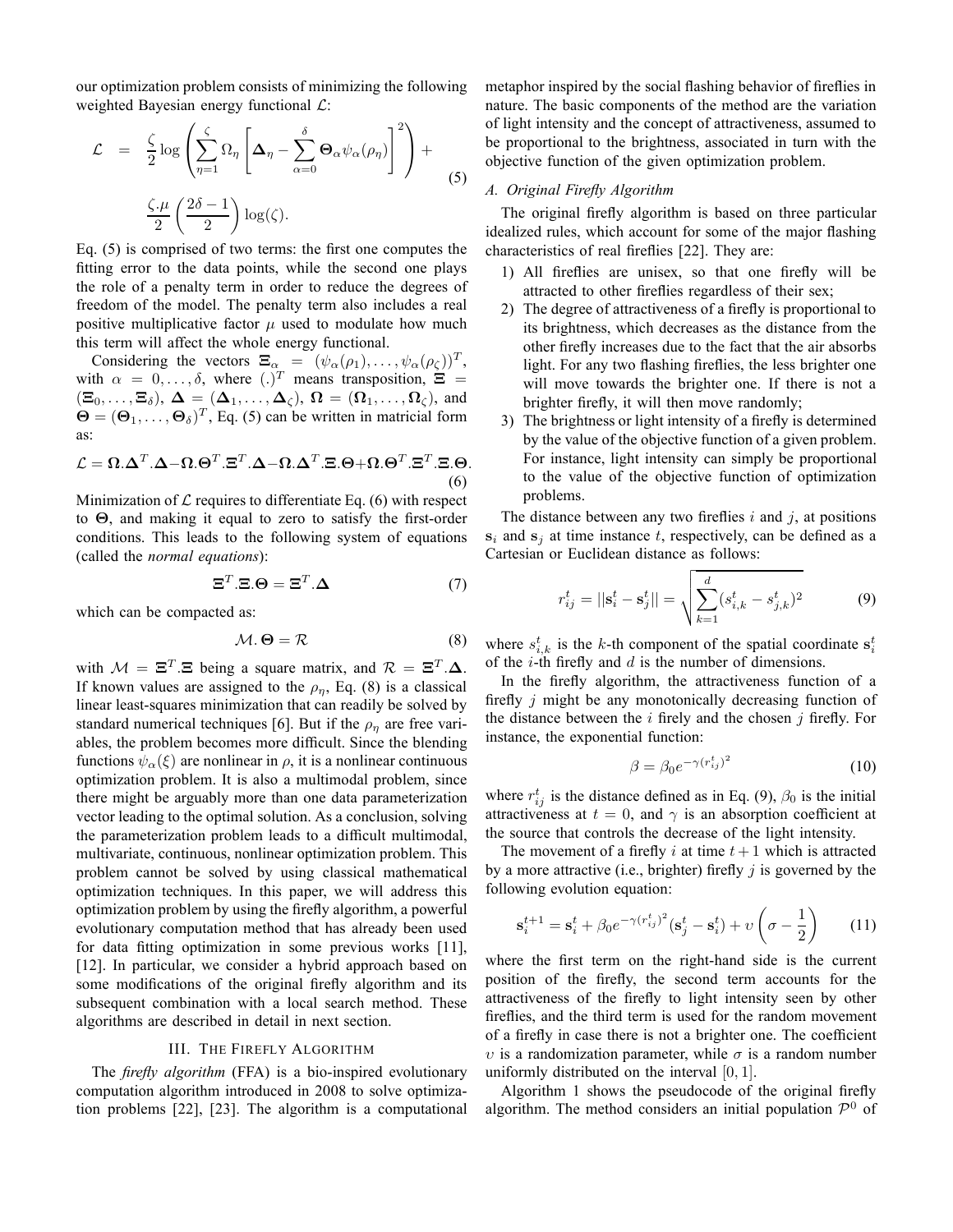**Require:** (Initial Parameters) Population size:  $N_{\mathcal{P}}$ Maximum number of iterations:  $T_{max}$ <br>Randomization parameter:  $v$  // for eq. (11) Randomization parameter:  $v$  // for eq. (11)<br>Initial attractiveness:  $\beta_0$  // for eq. (10) Initial attractiveness:  $\beta_0$ Absorption coefficient:  $\gamma$  // for eq. (10) Dimension of the problem: d Fitness function:  $\varphi(s)$ 1:  $t \leftarrow 0$ 2: Initialize the firefly population  $\mathcal{P}^0 = \{ \mathbf{s}_i^0 \}_{i=1,...,N_{\mathcal{P}}}$ 3: **while**  $t < T_{max}$  **do**<br>4: Generate  $v^t \leftarrow U_t$ 4: Generate  $v^t \leftarrow Upsilon$ 5: Evaluate  $\mathbf{s}_i^t \leftarrow EvaluateFFA(\mathcal{P}^t, \varphi)$ 6: Sort the  $\mathbf{s}_i^t$  according to  $\varphi$ 7:  $\mathbf{s}^* \leftarrow Best(\mathcal{P}^t)$ 8: Compute  $s^{t+1}$  $\frac{1}{2}$  eqs. (9)-(11) 9:  $t \leftarrow t + 1$ 10: **end while** 11: **return** s ∗

**Algorithm 1**: Firefly algorithm pseudocode

 $N_{\mathcal{P}}$  individuals  $\{s_i^0\}_{i=1,\dots,N_{\mathcal{P}}}$  initialized randomly. This population size is maintained along the iterations. The firefly search is performed within the while loop (lines 3-10 in Algorithm 1), with the following steps: firstly, the function *UpsilonNew*() modifies the value of parameter  $v$  (line 4), although this step is optional in the algorithm, and a constant value can be considered instead. Then, the function *EvaluateFFA* evaluates the quality of the solution (line 5). All solutions at time  $t$ are sorted according to the fitness function (line 6) and the best value is selected and assigned to the global best s<sup>\*</sup> (line 7). The new positions are computed according to the Eqs.  $(9)-(11)$ , where the fireflies move towards the more attractive individuals of the swarm (line 8). The process is repeated iteratively until the maximum number of iterations is reached. Finally, the best individual at final iteration is selected as the solution of the optimization problem (line 11).

# *B. Hybrid Modified Firefly Algorithm*

Since its publication, the firefly algorithm has been successfully applied to several engineering and industrial problems. Also, several modifications and improvements on the original version have been developed. Another promising area of research is given by its hybridization with local search procedures. In this paper, we follow both approaches simultaneously and enrich the firefly algorithm with three additional features: the use of adaptation strategies on the control parameters, a new population model based on elitism, and its hybridization with a local search heuristics.

The first modification consists of introducing adaptation strategies on two control parameters: the randomization parameter  $v$ , and the light absorption coefficient  $\gamma$ . For parameter  $v$  it is advisable to start with relatively large values with the aim to promote extensive exploration at earlier stages of the execution, and gradually decrease it to values near to 0, so as the system performs intensive exploitation in the neighborhood of the optima. In this paper, we consider an adaptive perturbation driven by:  $v^{t+1} = v^t / \sqrt{t}$  for a problem-dependent initial parameter value  $v^0$  to be chosen. The parameter  $\gamma$  is also modified according to the law:  $\gamma^{t+1} = \gamma^t/t^2$ , for an initial value  $\gamma^0$  selected to be small, so that the algorithm quickly reaches the asymptotic behavior for  $\gamma \to 0$ , meaning  $\beta \to \beta_0$  according to Eq. (10); in other words, the attractiveness remains mostly constant throughout the search space.

The second modification is applied on the population. In the original firefly algorithm, the initial population  $\mathcal{P}^0$  of  $N_{\mathcal{P}}$ individuals is entirely replaced in each generation, thus lacking some valuable features in evolutionary algorithms such as the selection pressure for survival of individuals. In fact, even the best firefly in each generation is not necessarily preserved for the next generation. In our approach, the initial population of  $N_{\mathcal{P}}$  individuals is divided into three groups of sizes  $N_{\mathcal{P}_j}$ ,  $(j = 1, 2, 3)$ , so that  $N_{\mathcal{P}_1} + N_{\mathcal{P}_2} + N_{\mathcal{P}_3} = N_{\mathcal{P}}$ . The first group is comprised by the best parents (according to the fitness), so that the best  $N_{\mathcal{P}_1}$  individuals are then preserved for the next generation as members of the first group. This group ensures elitism and selection pressure, since the best individuals are always preserved over the time and the selection is based on the survival of the fittest. The second group is obtained by applying a mutation operator onto the members of the first group, so as to enforce exploitation of current good solutions. In this work, we consider a single-point, inductive uniform mutation operator that introduces random perturbations in the form of an additive Gaussian white noise of mean zero and variance  $\theta$  on a randomly chosen coordinate k of the firefly  $s_i$ , while all other coordinates remain unaltered. Finally, the third group consists of new random individuals injected at every iteration to promote diversity and hence, intensive exploration of the whole search space. This feature is particularly desirable at initial stages of the execution, while its relevance decreases over the iterations. For this reason, the population size of this group,  $N_{\mathcal{P}_3}$ , is dynamically modified over the iterations as:  $N_{\mathcal{P}_3}^{t+1} = N_{\mathcal{P}_3}^t \left( 1 - \frac{t-1}{\mathcal{I}_{max}} \right)^2$ for a given  $N_{\mathcal{P}_3}^0$ . At each iteration  $t$ , the three lists are combined altogether and all individuals are ranked according to the fitness. Then, the three new groups are generated and the whole process is repeated.

Finally, this modified scheme is improved by its hybridization with a local search procedure. In this work, we use a direct local search method called *Mesh Adaptive Direct Search* (MADS), originally proposed in [4] for constrained nonlinear optimization. This method extends the generalized pattern search (GPS) family of search methods by allowing local exploration, called *polling*, in an asymptotically dense set of directions in the search space. Instead of restricting the local exploration of the space of variables to a finite number of directions, it promotes a broader exploration while also showing a very good scalability. As a consequence, MADS performs pretty well in problems where both GPS and Melder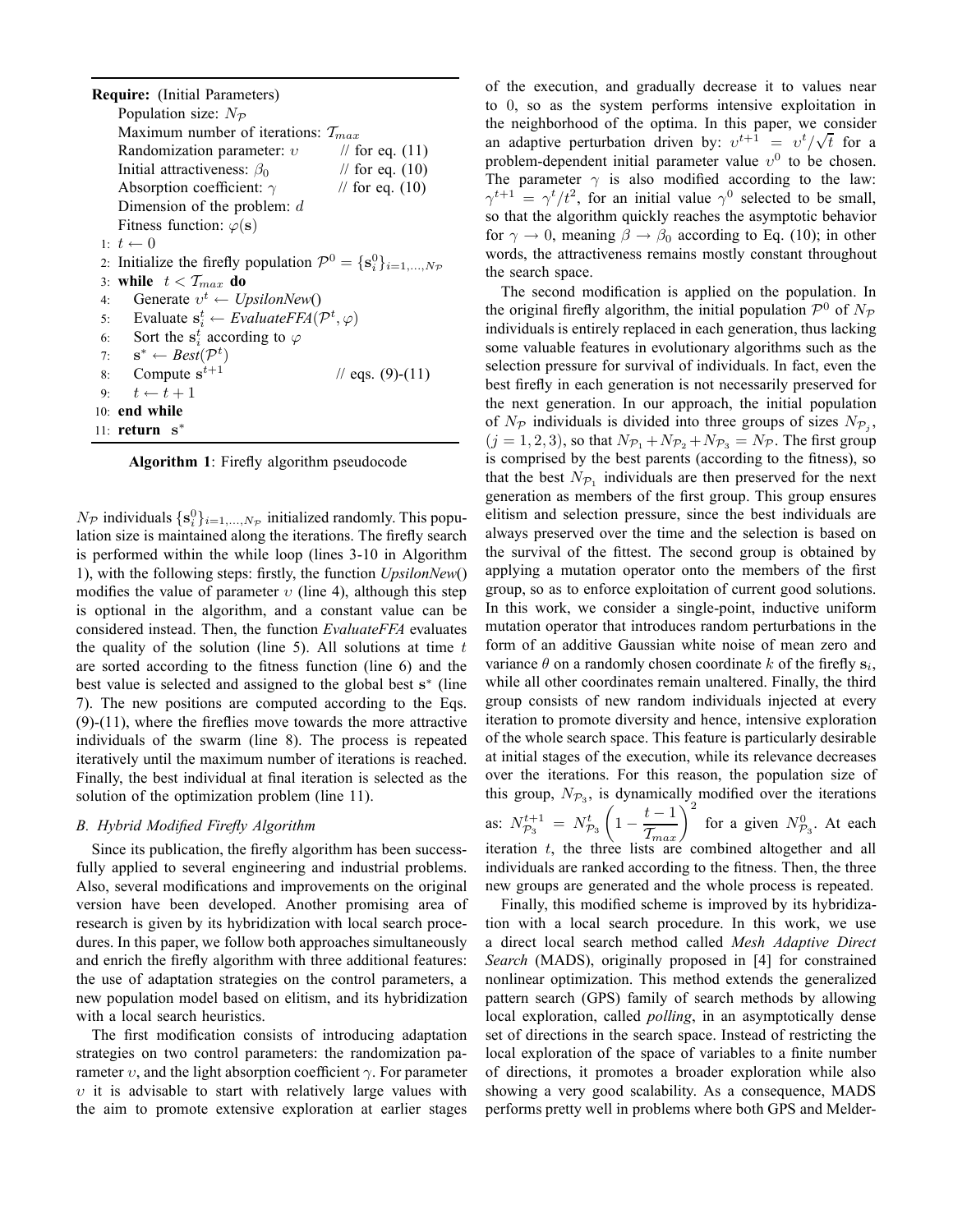**Require:** (Initial Parameters) Initial search point:  $x_0$ Fitness functions:  $\varphi$ Maximum number of iterations:  $\mathcal{K}_{max}$ Initial mesh size parameter:  $\Delta_0^m$ Initial poll size parameter:  $\Delta_0^p$ Positive integer:  $w^+$ Negative integer:  $w^-$ Fixed rational number:  $\tau$ 1:  $k \leftarrow 0$ 2: **while**  $k < \mathcal{K}_{max}$  **do**<br>3: **Perform Search and** 3: Perform *Search* and possibly *Poll* until an improved mesh point  $x_{k+1}$  is found on the mesh  $M_k$ 4: Optional *Search*: evaluate  $\varphi$  on a finite subset of trial points on the mesh  $M_k$ 

- 5: Local *Poll*: evaluate  $\varphi$  on the frame  $p_k$ 6: Update  $\Delta_{k+1}^m$  as:  $\Delta_{k+1}^m = \tau^{w_k} \Delta_k^m$  where  $w_k \in \{0, 1, \ldots, w^+\}$  if an improved mesh point is found, and  $w_k \in \{w^-, w^--1, \ldots, -1\}$  otherwise
- 7: Update  $\Delta_{k+1}^p$  such that:  $\Delta_k^m \leq \Delta_k^p$ ,  $\forall k$
- 8:  $k \leftarrow k + 1$
- 9: **end while**
- 10: **return**  $x_{K_{max}}$

**Algorithm 2**: Mesh adaptive direct search pseudocode

Mead methods are known to stagnate.

MADS operates in iterative fashion: at each iteration a finite number of trial points are generated and the infeasible trial points are discarded. The fitness function values at the feasible trial points are compared with the current best feasible objective value obtained so far. Each of these trial points lies on the current mesh,  $M_k$ , formed by the finite set of  $n_D$  directions  $D \subset \mathbb{R}^n$  scaled by a *mesh size parameter*  $\Delta_k^m \in \mathbb{R}_+$ . The mesh is formed by adding the current point to a scalar multiple of a set of vectors called a pattern. If the pattern search algorithm finds a point in the mesh improving the objective function at the current point, the new point becomes the current one at next step of the algorithm. Such a trial point is called an *improved mesh point*, and the iteration is called a *successful iteration*. Each iteration is divided into two steps: the *search step* and the *poll step*. The former allows evaluation of the objective function at any finite number of mesh points. The search is called empty when no trial points are considered. When an improved mesh point is generated, the iteration may stop, or it may continue if there is a reasonable chance to find a better improved mesh point. In any case, the iteration starts with the best feasible solution achieved so far and with a mesh size parameter equal to or larger than  $\Delta_k^m$ , in order to speed up convergence. Whenever the search step fails and no improved mesh point is attained, the second step, called poll step, is invoked. In this step, the mesh size parameter is reduced to increase the mesh resolution so that trial points closer to the current best

solution are evaluated. To this aim, MADS includes a new parameter,  $\Delta_k^p$ , called *poll size parameter*, which defines the distance from the trial points generated by the poll step to the current best solution. The set of trial points considered during the poll step is called a *frame*. The MADS frame is constructed using the current best solution  $x_k$  (called the *frame center*) and the poll and mesh size parameters to obtain a positive spanning set of directions  $D_k$ . Then, at iteration k the MADS frame is given by:  $p_k = \{x_k + \Delta_k^m d; d \in D_k\}$  where d is a nonnegative number combination of the directions  $D_k$ , and  $\Delta_k^m ||d|| \leq \Delta_k^p max{||d'||; d' \in D}$ , where  $D \subset \mathbb{R}^n$ . The corresponding pseudocode is shown in Algorithm 2.

#### IV. PROPOSED METHODOLOGY

#### *A. Our Method*

Our method consists of applying the hybrid modified firefly algorithm described in previous section to the border detection problem described in Sect. II. Solving this problem requires to define some important issues. Firstly, we need an adequate representation of the problem. Each firelfy, representing a potential solution, corresponds to a parametric vector of the form:  $\mathbf{s}^i = (\rho_1^i, \rho_2^i, \dots, \rho_{\zeta}^i) \in [0, 1]^\zeta$ ,  $(i = 1, \dots, N_\mathcal{P})$  where the  $\{\rho_k^i\}_{k=1,\dots,\zeta}$  are strictly increasing parameters. These parametric vectors are initialized with random values, which are then sorted in increasing order. Secondly, we consider the fitness functions described by the error functionals in (3)- (5), which represent a trade-off between the conflicting goals of the least-squares minimization of the fitting error at data points and the minimization of the number of free variables of the problem. Application of our modified firefly method according to Algorithm 1 for a given number of iterations  $\mathcal{T}_{max}$  yields new fireflies representing the potential solutions of this optimization problem. The method is enhanced by its hybridization with the MADS local search procedure for a maximum number of iterations  $\mathcal{K}_{max}$ , according to Algorithm 2. Of course, both methods are applied for a given set of parameter values (see our discussion on the parameter tuning below). The firefly with the best global value for our fitness function is taken as the final solution of our minimization problem. The output of our method is the free-form parametric curve given by (1)-(2) that approximates the data points better according to the least-squares error while minimizing the number of free parameters of the problem.

# *B. Parameter Tuning and Implementation Details*

It is well-known that metaheuristic techniques require proper parameter tuning for good performance [7]. Unfortunately, the choice of suitable parameter values is also strongly problem-dependent. Consequently, our choice is mostly based on empirical results. For the population size we set the value  $N_{\mathcal{P}} = 100$ , as larger populations take longer without changing our results significantly. This initial population is distributed as:  $N_{\mathcal{P}_1} = N_{\mathcal{P}_2} = 35$  and  $N_{\mathcal{P}_3}^0 = 3$ . The method is executed for  $T_{max}$  iterations. In our simulations, we found that  $T_{max}$  = 20,000 is enough to reach convergence in all cases. The parameters  $\beta_0$  and  $\gamma$  are set to 1 and 0.5,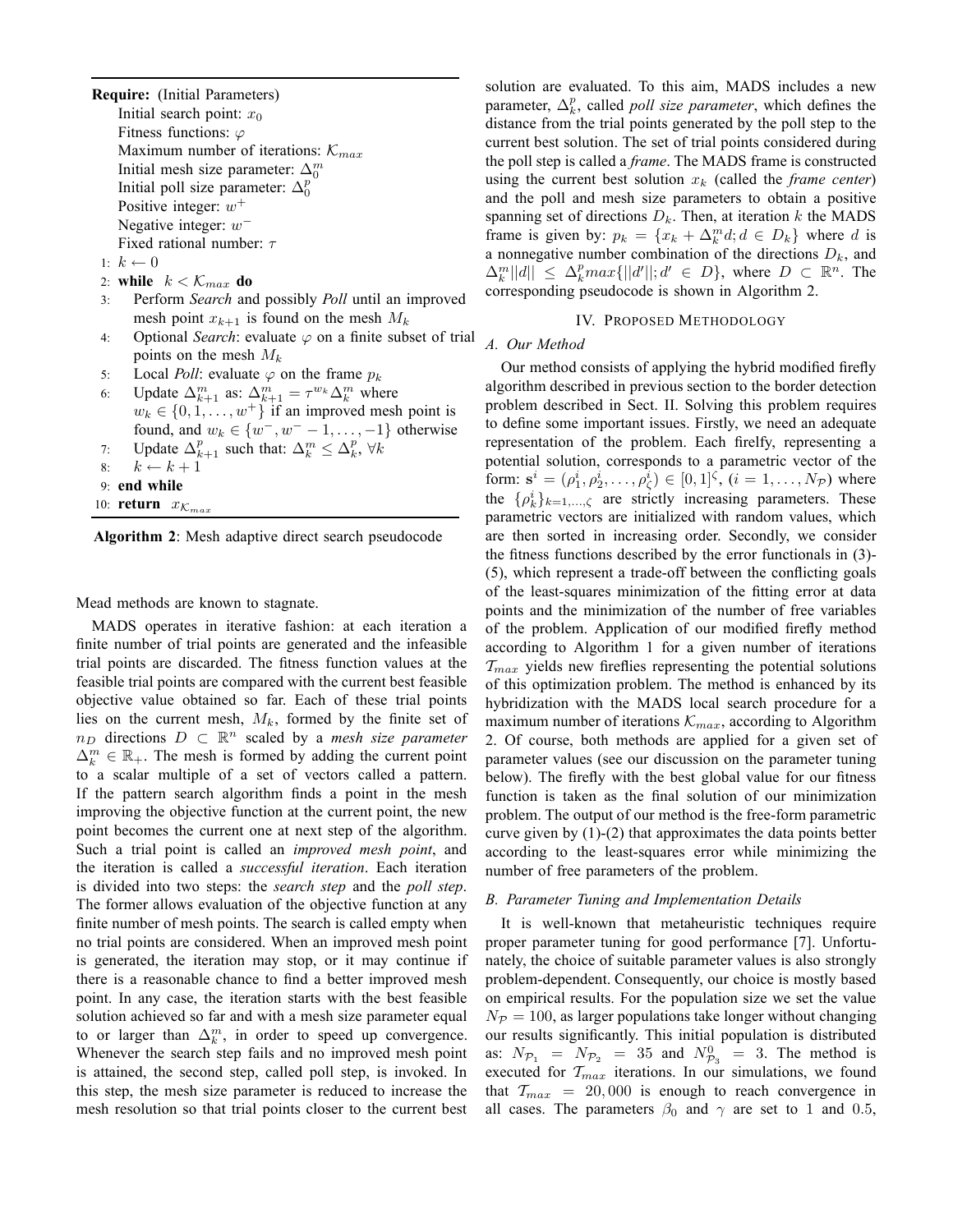

Fig. 1. Example III: (top-left) Original lesion image; (top-right) best reconstructed curve and data points; (left-bottom) reconstructed curve and lesion image; (right-bottom) convergence diagram.

| Example | # Data points | $\overline{Uniform}$ | Chord-length  | Centripetal   | <i>Thresholding</i> | Clustering    | Our method    |
|---------|---------------|----------------------|---------------|---------------|---------------------|---------------|---------------|
|         | 223           | $3.4726E - 1$        | $3.4726E - 1$ | $3.4726E - 1$ | $3.4726E - 1$       | $3.4726E - 1$ | $3.4726E - 1$ |
|         |               |                      |               |               |                     |               |               |
| П       | 77            | $2.3525E - 1$        | $2.0219E - 1$ | $1.9832E - 1$ | $1.6318E - 1$       | $1.5494E - 1$ | $1.3243E - 1$ |
| Ш       | 162           | $3.6322E - 1$        | $2.9177E - 1$ | $2.8351E - 1$ | $2.1166E - 1$       | $2.1397E - 1$ | $1.8913E - 1$ |
| IV      | 220           | $3.4592E - 1$        | $2.5924E - 1$ | $2.6102E - 1$ | $2.1358E - 1$       | $2.0709E - 1$ | $1.8215E - 1$ |
| V       | 149           | $4.3651E - 1$        | $4.0547E - 1$ | $3.9833E - 1$ | $3.6815E - 1$       | $3.7626E - 1$ | $3.2537E - 1$ |
| VI      | 213           | $3.7615E - 1$        | $3.4423E - 1$ | $3.4681E - 1$ | $3.1244E - 1$       | $2.9275E - 1$ | $2.9323E - 1$ |
| VII     | 96            | $1.6013E - 1$        | $1.2814E - 1$ | $1.3207E - 1$ | $9.2512E - 2$       | $9.2753E - 2$ | $8.7354E - 2$ |
| VIII    | 113           | $3.0392E - 1$        | $2.6322E - 1$ | $2.6019E - 1$ | $2.3907E - 1$       | $2.4449E - 1$ | $2.1163E - 1$ |
| IX      | 162           | $2.9667E - 1$        | $2.5291E - 1$ | $2.5488E - 1$ | $2.2904E - 1$       | $2.5306E - 1$ | $2.3101E - 1$ |
| X       | 155           | $2.4893E - 1$        | $2.1133E - 1$ | $2.0426E - 1$ | $1.8609E - 1$       | $1.8214E - 1$ | $1.7558E - 1$ |

TABLE I COMPARATIVE RESULTS OF OUR METHOD WITH STATE-OF-THE-ART APPROACHES IN THE LITERATURE.

respectively. Finally, the parameter  $v^0$  take values within the interval [0.5, 2], depending on the example. Unfortunately, a detailed analysis about how all parameters affect the method is not possible here because of limitations of space.

Regarding the implementation, our computational work has been performed on a personal PC with a 2.8 GHz Intel Core i7 processor and 16 GB of RAM. The source code has been implemented by the authors in the programming language of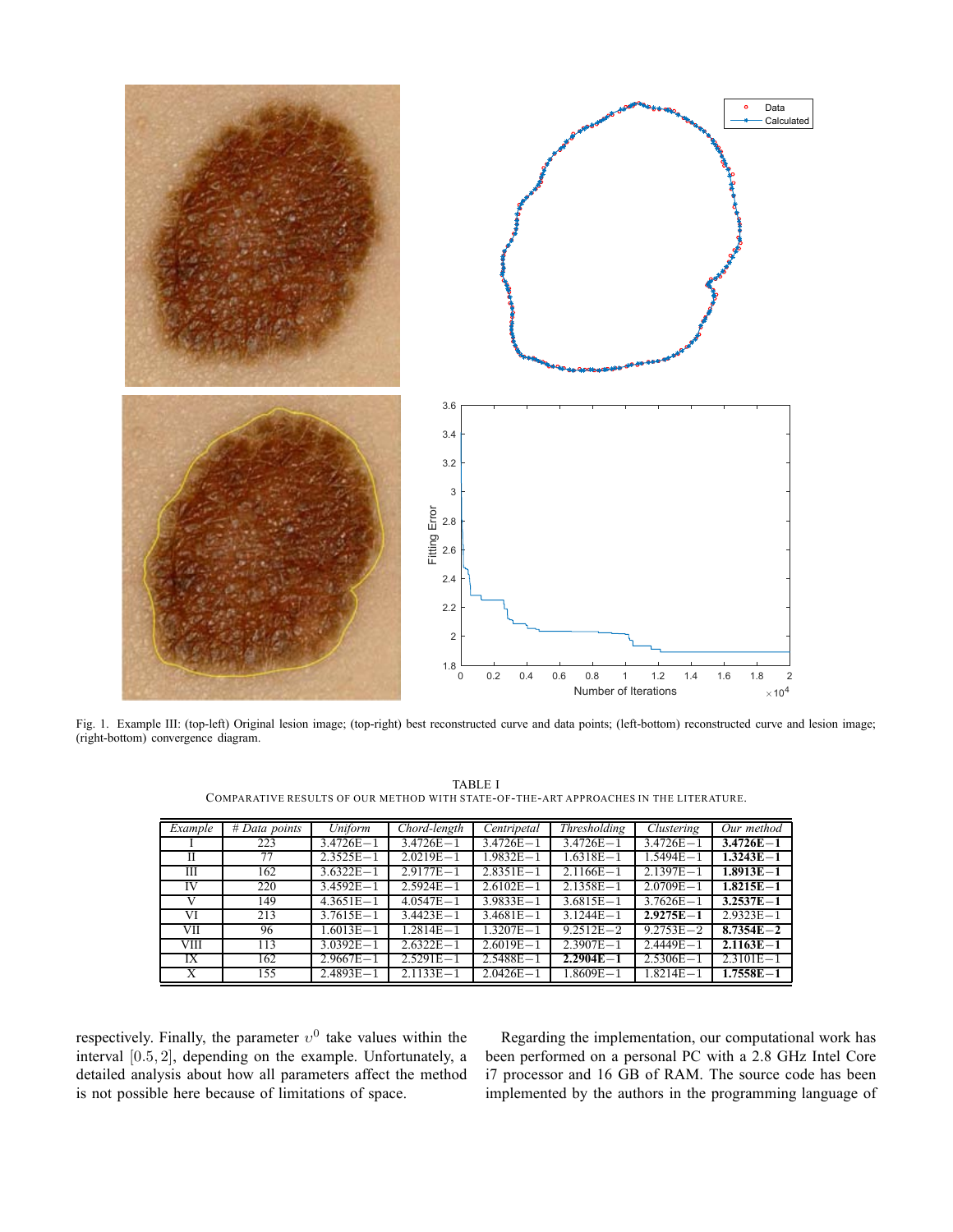

Fig. 2. Example V: (top-left) Original lesion image; (top-right) best reconstructed curve and data points; (left-bottom) reconstructed curve and lesion image; (right-bottom) convergence diagram.

the popular numerical program *Matlab*, version 2015b.

## V. EXPERIMENTAL RESULTS

#### *A. Benchmark and Results*

Our method has been applied to several examples of skin lesion images, obtained from the digital image archive of the Department of Dermatology of the University Medical Center of Groningen (The Netherlands). In this paper we restrict to a benchmark of ten medical images, labelled from Example I to Example X and reported in Table I (see details below). Only two examples of our benchmark (Examples III and V) are graphically displayed in this paper owing of space limitations. They are shown in Figs. 1 and 2, respectively. Both figures show the original skin lesion image (top-left), the best reconstructed border curve along with the original and the reconstructed data points (top-right), the combination of the two previous images for better visualization (bottom-left)

and the convergence diagram (bottom-right). From the pictures we can see that the method obtains a very good fitting of the data points for both examples. This fact is clearly visible in the top-right pictures, where the original data points (as red empty circles) and the reconstructed curve (in blue solid line) with filled diamond symbols for the corresponding reconstructed points are displayed. Note the very good matching between the original and the reconstructed points for both examples. Similarly, good visual results have also been obtained for the other eight examples in the benchmark.

Our visual observations of this good fitting are confirmed by our numerical results, reported in Table I. For each example in the benchmark (arranged in rows), the table shows the fitting error values obtained with our method (last column) for the number of original data points indicated in the second column.

The main limitation of our method is the computing time. Although the CPU time depends on the particular example